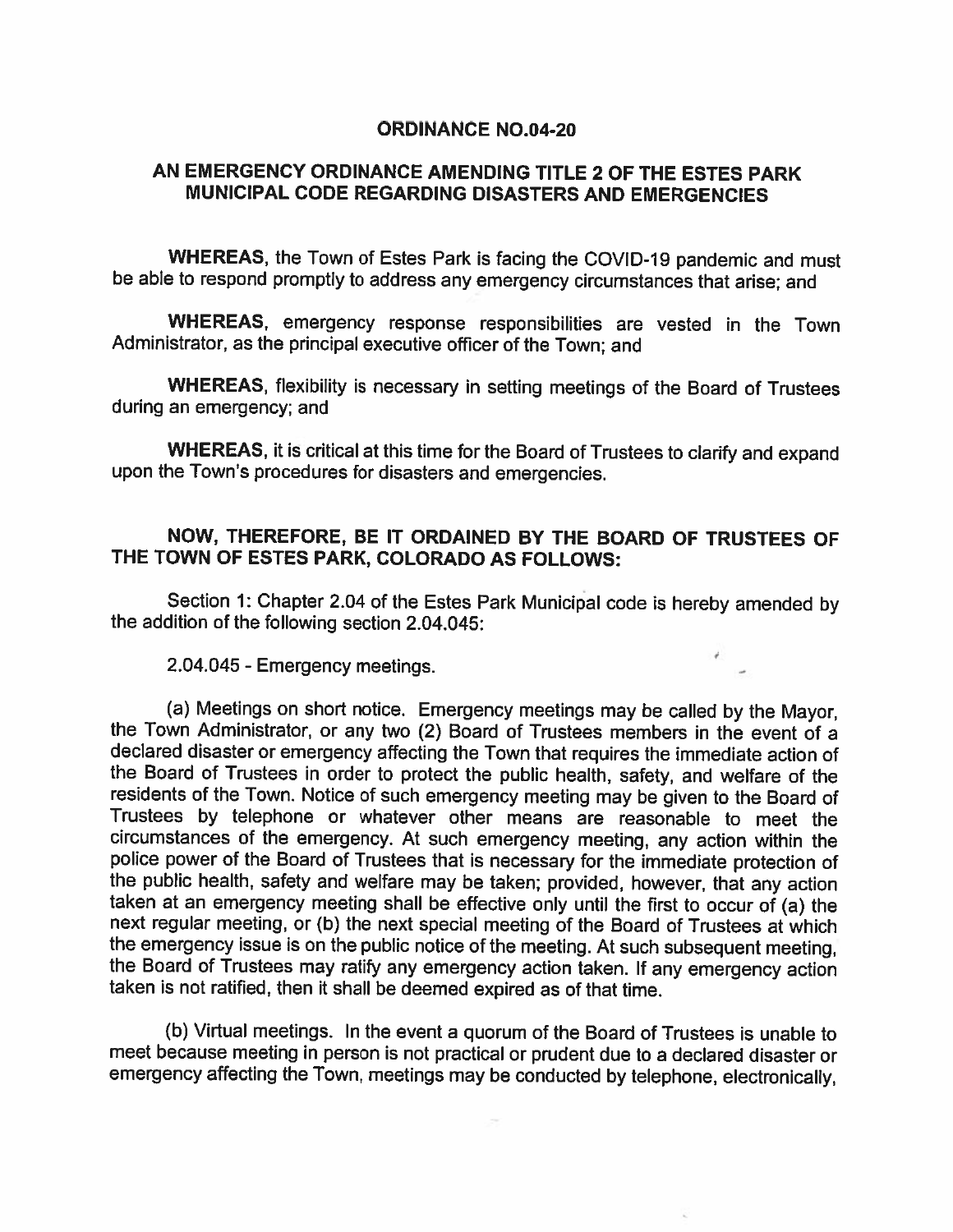or by other means of communication so as to provide maximum practical openness to the public given the Town's technological means, if all of the following conditions are met:

1. The Town Administrator or the Mayor determines that meeting in person is not practical or prudent, because of <sup>a</sup> declared disaster or emergency affecting the Town;

2. All members of the Board of Trustees can hear one another or otherwise communicate with one another and can hear or read all discussion and testimony in <sup>a</sup> manner designed to provide maximum notice and participation;

3. Members of the public present at the regular meeting location can hear or read all discussion, testimony and votes, unless that is not practical, in the determination of the Town Administrator, due to the disaster or emergency, in which case the Town Administrator shall ensure that the meeting is as open as practicable to the public through other means;

4. At least one member of the Board of Trustees is present at the regular meeting location, unless not practicable due to pandemic or other disaster or emergency;

5. All votes are conducted by roll call;

6. The meeting is recorded, or minutes of the meeting are taken, and the recording or <sup>a</sup> draft of the minutes is made available to the public as quickly as practicable; and

7. To the extent possible, full and timely notice is <sup>g</sup>iven to the public setting forth the time of the meeting, the fact that some members of the Board of Trustees may participate remotely, and the right of the public to monitor the meeting from another location; provided that these requirements are subject to subsection (a), above, if the virtual meeting is also an emergency meeting.

Section 2: Chapter 2.28 of the Estes Park Municipal code is hereby amended by the addition of the following section 2.28.030:

2.28.030 — Disaster and emergency declarations.

(a) The Town Administrator, as the principal executive officer of the Town, shall have the authority to declare and cancel states of disaster and emergency. Such declarations, continuations, and cancellations shall be <sup>g</sup>iven promp<sup>t</sup> and general publicity and shall be filed promptly with the Town Clerk and with the state office of emergency management. At the time of declaration, the Town Administrator shall make <sup>a</sup> reasonable attempt to notify the Board of Trustees of the declaration and that notification shall, at <sup>a</sup> minimum, contain the cause, extent and <sup>a</sup> general description of the emergency, the actions expected to be taken, and the expected duration. The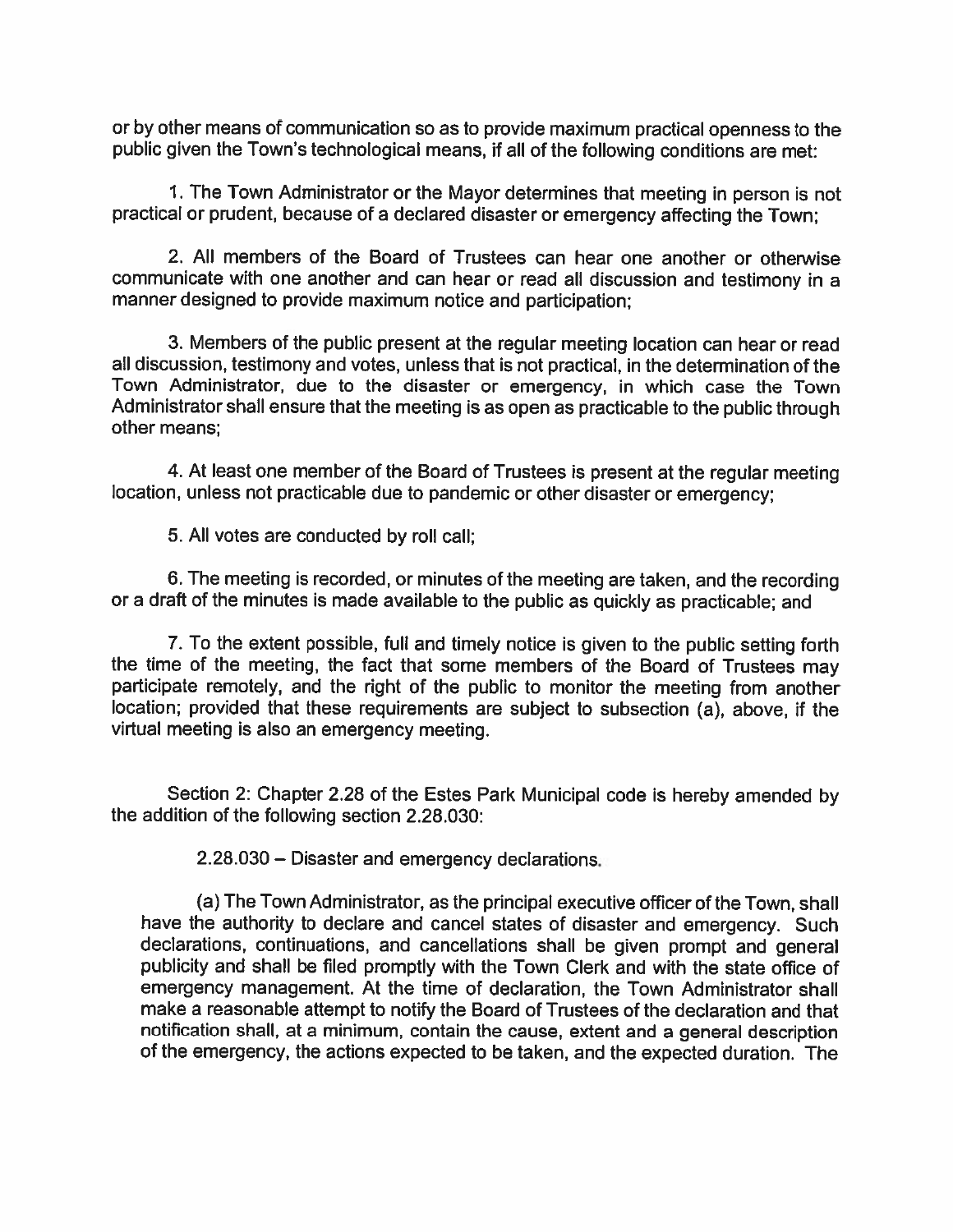declaration shall not be continued or renewed for <sup>a</sup> period in excess of seven days except with the consent of the Board of Trustees.

(b) The Town Administrator shall have the power to promulgate in writing such rules, regulations and orders as are reasonably necessary for the protection of life and property within the Town or on Town-owned or Town-leased property outside the Town from the dangers created or increased by <sup>a</sup> disaster or an emergency. It is unlawful for any person to violate, or fail to abide by, any such rule, regulation, or order. Any such rule, regulation, or order shall be effective only as long as the disaster or emergency declaration is in effect. Issuance of <sup>a</sup> news release disseminating such rules, regulations, and orders shall be deemed to provide notice to the public. Any such rule, regulation, or order may be terminated by action of the Town Board. Without limiting the foregoing, such rules, regulations, and orders may, to the extent necessary to address the disaster or emergency:

- 1. Suspend the enforcement of any ordinance, in general or in particular circumstances;
- 2. Suspend any of the Town's policies, including purchasing policies;
- 3. Set emergency employee policies;
- 4. Close Town facilities or property to the public, or suspend Town operations;
- 5. Suspend Town board and commission meetings;
- 6. Impose <sup>a</sup> curfew, and exempt therefrom emergency responders;
- 7. Restrict public gatherings;
- 8. Compel evacuations or sheltering in place;
- 9. Impose vehicular and traffic restrictions;
- 1O.Order the closing or limit operations of any businesses or commercial activities;
- 11. Call upon agencies and organizations for assistance;
- 12. Waive fees, subject to any statutory requirements;
- 13. Reassign Town personnel or supplies;
- 14. Utilize emergency funds;
- 15.Commandeer or utilize any private property necessary to cope with the disaster or emergency, subject to all applicable legal requirements including those requiring just compensation; and
- 16. Enter the Town into contracts that would ordinarily require approva<sup>l</sup> of the Board of Trustees, so long as they are subject to ratification by the Board at the first to occur of (a) the next regular meeting, or (b) the next special meeting of the Board of Trustees at which the emergency issue is on the public notice of the meeting.

Section 3: Section 2.12.030 of the Estes Park Municipal code is hereby amended by the addition of underlined material, to read as follows:

 $2.12.030$  - Role of the Mayor.